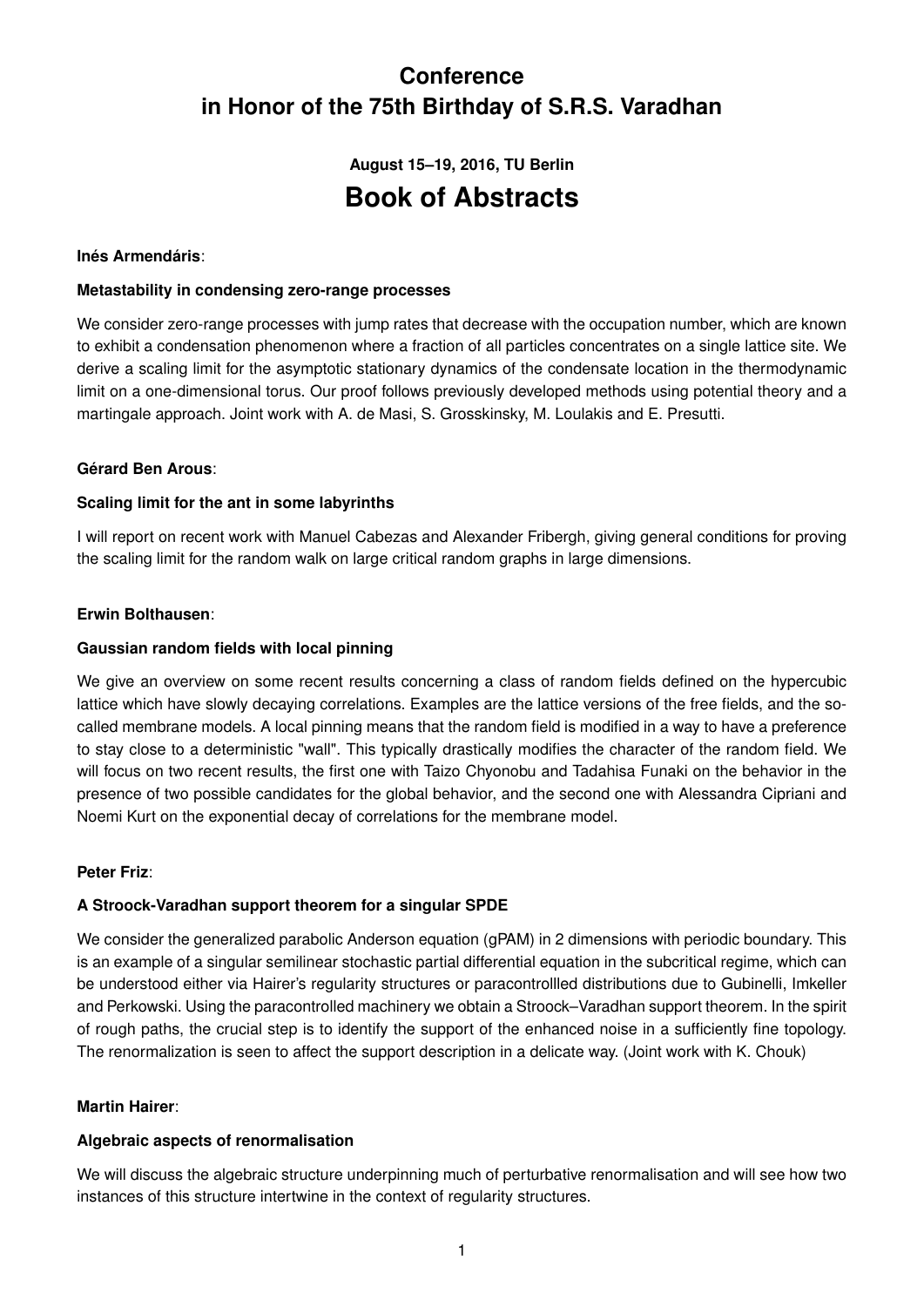## **Elena Kosygina**:

#### **Homogenization of viscous Hamilton-Jacobi equations: a remark and an application**

It has been pointed out in the seminal work of P.-L. Lions, G. Papanicolaou, and S.R.S. Varadhan that for the first order Hamilton-Jacobi (HJ) equation, homogenization starting with affine initial data should imply homogenization for general uniformly continuous initial data. The argument utilized the properties of the HJ semi-group, in particular, the finite speed of propagation. The last property is lost for viscous HJ equations. We remark that the above mentioned implication holds under natural conditions for both viscous and non-viscous Hamilton-Jacobi equations. As an application of our result, we show homogenization in a stationary ergodic setting for a special class of viscous HJ equations with a non-convex Hamiltonian in one space dimension. This is a joint work with Andrea Davini, Sapienza Università di Roma.

# **Claudio Landim**:

# **Metastability and reaction-diffusion equations**

We present some recent progresses in the theory of large deviations of reaction-diffusion models and in the metastable behavior of interacting particle systems.

# **Michail Loulakis**:

# **A stochastic control problem for the deposition of phosphorus in shallow lakes**

Shallow lake systems provide conflicting services as clear water resources and as a waste sinks to agricultural activities. We study the welfare function of a control problem for the deposition of phosphorus in shallow lakes. Stochastic analysis provides crucial properties for the welfare function e.g., boundary behaviour, regularity, monotonicity and asymptotic behaviour. We use these estimates to show that the welfare function is the unique constrained viscosity solution to the proper Hamilton-Jacobi-Bellman equation with the correct asymptotic behaviour at infinity.

# **Terry Lyons**:

# **From Hopf algebras to machine learning via rough paths**

Rough path theory aims to build an effective calculus that can model the interactions between complex oscillatory (rough) evolving systems. At its mathematical foundations, it is a combination of analysis blended with algebra that goes back to LC Young, and to KT Chen. Key to the theory is the essential need to incorporate additional non-commutative structure into areas of mathematics we thought were stable. At its high points, there are the regularity structures of Martin Hairer that allow robust meaning to be given to numerous core nonlinear stochastic pdes describing evolving interfaces in physics.

Classic results, by Clark, Cameron and Dickinson, demonstrate that a nonlinear approach to the data is essential. Rough path theory lives up to this challenge and can be viewed as providing fundamentally more efficient ways of approximately describing complex data; approaches that, after penetrating the basic ideas, are computationally tractable and lead to new scalable ways to regress, classify, and learn functional relationships from data. One non-mathematical application that is already striking is the use of signatures on a daily basis in the online recognition of Chinese Handwriting on mobile phones.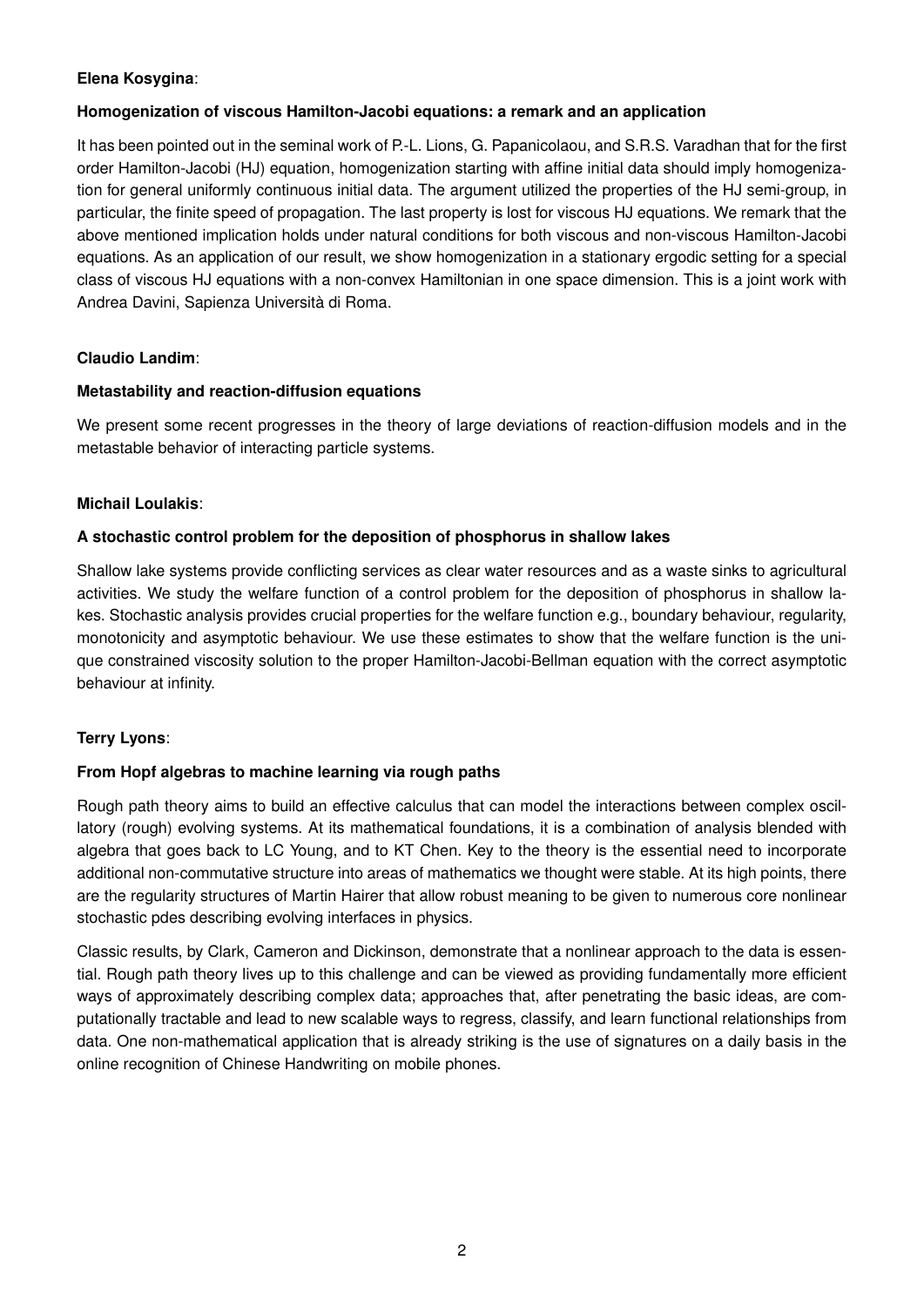#### **Chiranjib Mukherjee**:

#### **The polaron path measure for strong coupling and its mean-field approximation**

In a reasonable topological space, large deviation estimates essentially deal with probabilities of events that are asymptotically (exponentially) small, and in a certain sense, quantify the rate of these decaying probabilities. In such estimates, upper bounds for such small probabilities often require compactness of the ambient space, which is often absent in problems arising in statistical mechanics (for example, distributions of local times of Brownian motion in the full space  $\mathbb{R}^d$ ). Motivated by such a problem, we present a robust theory of "translationinvariant compactification" of probability measures in  $\mathbb{R}^d$ . Thanks to an inherent shift-invariance of the underlying problem, we are able to apply this abstract theory painlessly and solve an interesting problem in statistical mechanics, the mean-field polaron problem.

This talk is based on joint works with S. R. S. Varadhan (New York) as well as Erwin Bolthausen (Zurich) and Wolfgang König (Berlin).

#### **Stefano Olla**:

#### **Entropic hypocoercivity and hydrodynamic limits**

Entropic hypocoercivity provides estimates independent of the dimensions of the system. It seems to be the right tool to extend relative entropy methods to degenerate dynamics where noise acts only on velocities. I will provide some examples that were untreatable before.

#### **Ross Pinsky**:

# **A natural probabilistic model on the integers and its relation to Dickman-type distributions and Buchstab's function**

Let  $\{p_j\}_{j=1}^\infty$  denote the set of prime numbers in increasing order, let  $\Omega_N\, \subset\, \mathbb N$  denote the set of positive integers with no prime factor larger than  $p_N$  and let  $P_N$  denote the probability measure on  $\Omega_N$  which gives to each  $n\in\Omega_N$  a probability proportional to  $\frac1n.$  This measure is in fact the distribution of the random integer  $I_N\in$  $\Omega_N$  defined by  $I_N = \prod_{j=1}^N p_j^{X_{p_j}}$  $\sum_j^{A p_j}$ , where  $\{X_{p_j}\}_{j=1}^\infty$  are independent random variables and  $X_{p_j}$  is distributed as Geom $(1-\frac{1}{n})$  $\frac{1}{p_j}$ ). Let  $D_{\sf nat}(A)$  denote the natural density of  $A\, \subset\, \mathbb{N},$  if it exists, and let  $D_{\sf log\text{-}indep}(A)\,=1$  $\lim_{N\to\infty}P_N(A\cap\Omega_N)$  denote the density of  $A$  arising from  $\{P_N\}_{N=1}^\infty,$  if it exists. We show that the two densities coincide on a natural algebra of subsets of N. We also show that they do not agree on the sets of "smooth" numbers  $\{n\,\in\,\mathbb{N}\,:\,p^+(n)\,\leq\,n^{\frac{1}{s}}\},\,s\,>\,1,$  where  $p^+(n)$  is the largest prime divisor of  $n.$  This last consideration concerns distributions involving the Dickman function. We also consider the sets of "rough" numbers  $\{n\in\mathbb{N}:p^{-}(n)\geq n^{\frac{1}{s}}\},$   $s>1,$  where  $p^{-}(n)$  is the smallest prime divisor of  $n.$  We show that the probabilities of these sets, under the uniform distribution on  $[N] = \{1, \ldots, N\}$  and under the  $P_N$ -distribution on  $\Omega_N$ , have the same asymptotic decay profile, although their rates are necessarily different. This profile is given by the Buchstab function. We also prove a new representation for the Buchstab function.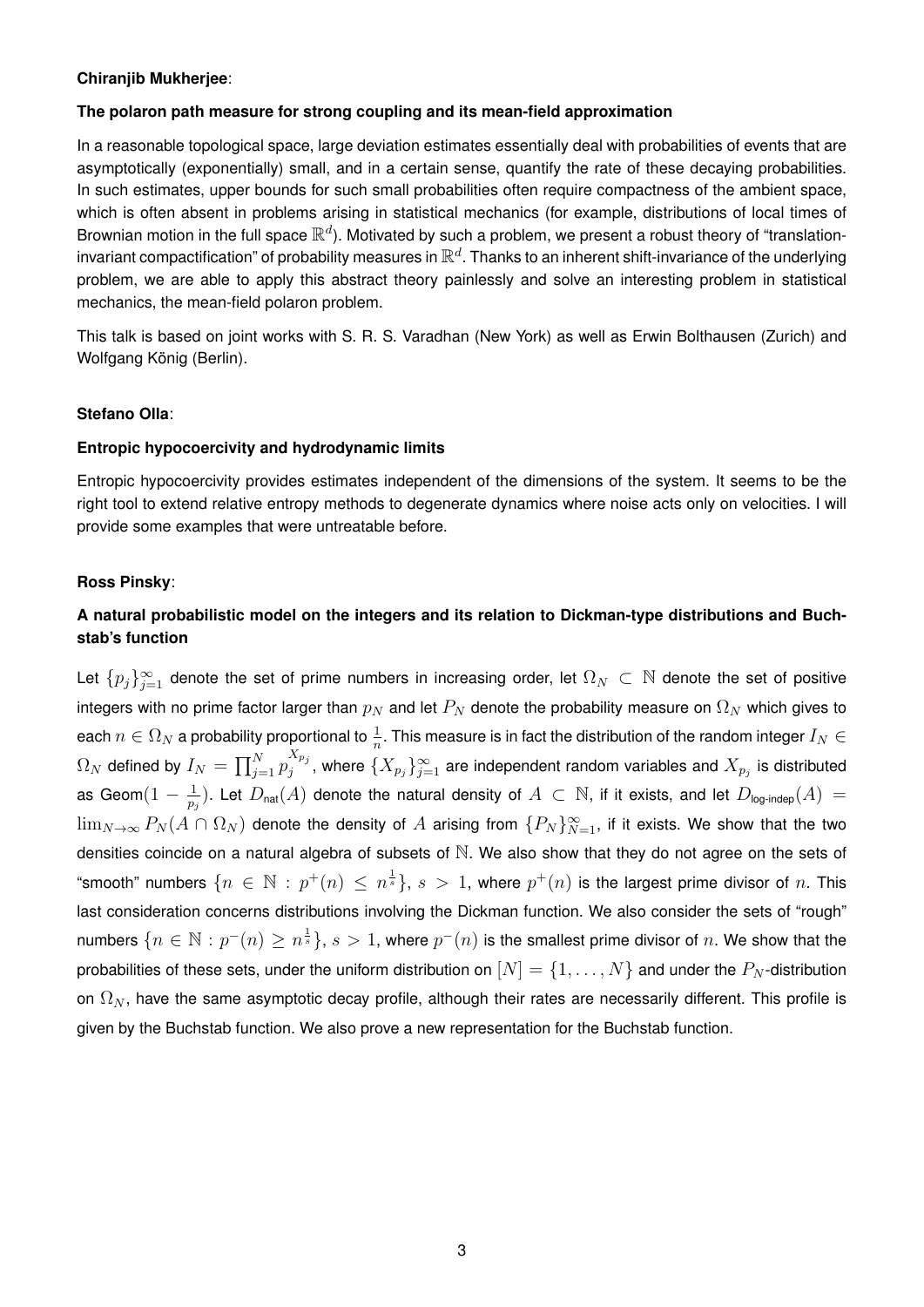#### **Alejandro Ramirez**:

# **Asymptotic expansion of the invariant measure for ballistic random walks in random environment in the low disorder regime**

We consider a random walk in random environment in the low disorder regime on  $\mathbb{Z}^d$ . That is, the probability that the random walk jumps from a site x to a nearest neighboring site xe is given by  $p(e) \in \mathcal{E}(x, e)$ , where  $p(e)$  is deterministic,  $\{\{\xi(x,e):\,e_1=1\}\,:\,x\in\mathbb{Z}^d\}$  are i.i.d. and  $\epsilon>0$  is a parameter which is eventually chosen small enough. We establish an asymptotic expansion in  $\epsilon$  for the invariant measure of the environmental process whenever a ballisticity condition is satisfied. As an application of our expansion, we derive a numerical expression up to first order in  $\epsilon$  for the invariant measure of random perturbations of the simple symmetric random walk in dimensions  $d = 2$ . This is a joint work with David Campos.

## **José Ramírez**:

## **The hard edge of beta ensemble, spiking and transitions**

We characterize the limiting smallest eigenvalue distributions (or hard edge laws) for sample covariance type matrices drawn from a spiked population. The limit laws are described in terms of random integral operators, and partial differential equations satisfied by the corresponding distribution functions are derived as corollaries. We also show that, under a natural limit, all spiked hard edge laws derived here degenerate to the critically spiked soft edge laws (or deformed Tracy-Widom laws).

## **Firas Rassoul-Agha**:

## **KPZ wandering exponent for random walk in i.i.d. dynamic Beta random environment**

We condition random walk in an i.i.d. dynamic Beta random environment to escape at an atypical velocity. The conditioned process converges to another random walk in random environment (RWRE). The new environment is a Doob transform of the original one by a harmonic function that is a Busemann type limit and solves a variational formula for the quenched large deviation rate function. Along the way we construct the stationary Beta polymer and prove fluctuation bounds for it. The Doob conditioned RWRE is in duality with this polymer and as a result it has a KPZ wandering exponent of 2/3.

#### **Fraydoun Rezakhanlou**:

#### **Hamilton-Jacobi equation, homogenization and beyond**

Hamilton-Jacobi PDEs were originally formulated to study Hamiltonian ODEs. It turns out that many growth processes can be microscopically modeled by Hamilton-Jacobi equations associated with stochastic Hamiltonian functions. Macroscopic descriptions can be achieved by appropriate scaling limits. The passage from the microscopic details to the macroscopic equation is related to the homogenization phenomenon. In this talk I will give an overview of the existing results on the homogenization for Hamilton-Jacobi equations and their variants.

#### **Insuk Seo**:

#### **Large deviation principle for interacting Brownian motions**

In the last decade, Varadhan and his coworkers developed a robust framework to investigate the hydrodynamic limit and the large deviation principle for the empirical process of interacting particle systems on the lattice. Recently, corresponding results have been obtained for a system of interacting Brownian motions. In this talk, I will present the findings of this research, which was carried out under the guidance of professor Varadhan.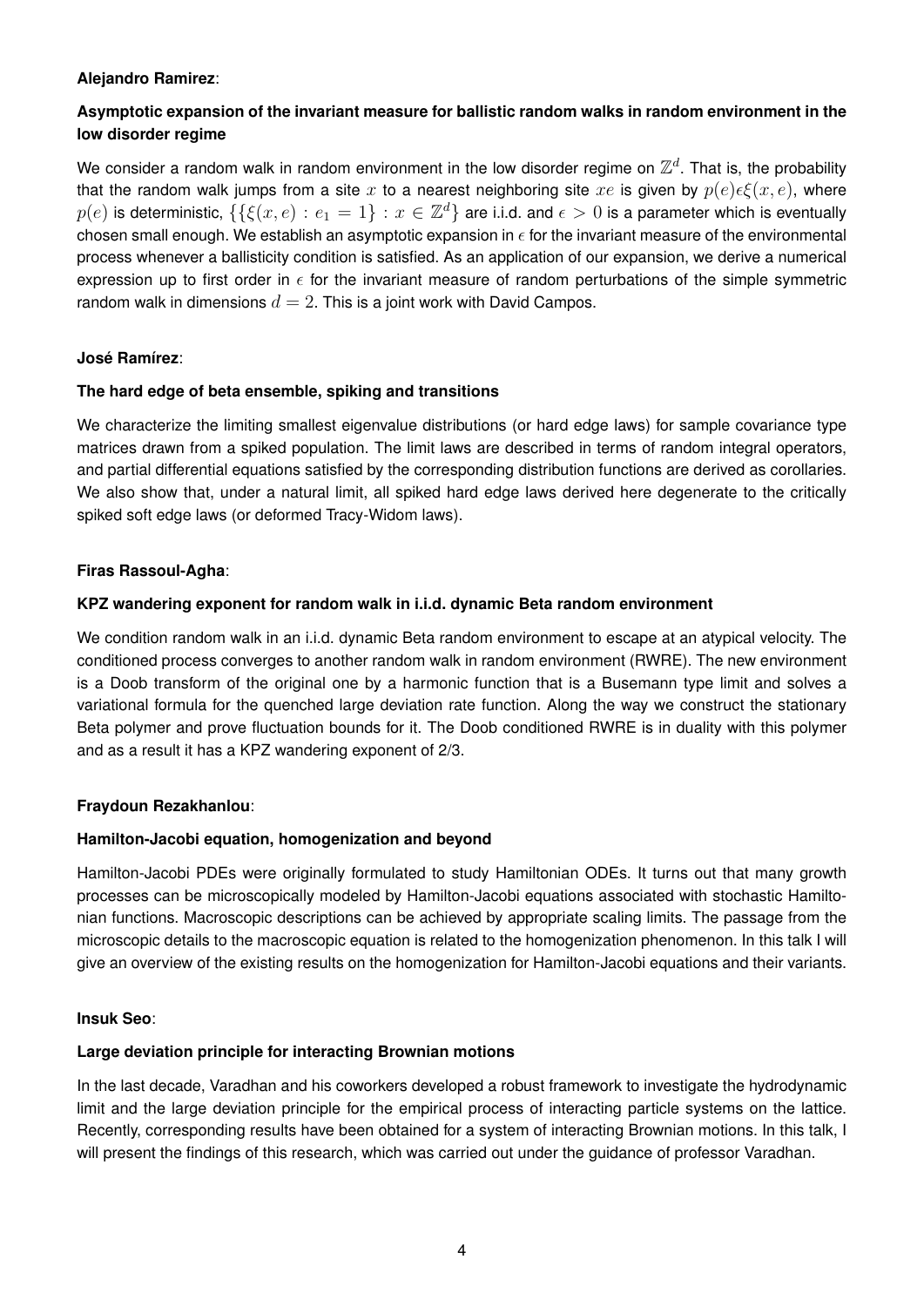#### **Sunder Sethuraman**:

#### **On deriving a long-range stochastic Burgers equation**

We consider a class of stochastic interacting particle systems on Z where the single particle jump rates are weakly-asymmetric and long-range. For such systems, the scaled space-time hydrodynamic) limit of the mass density empirical measure is known. In this talk, we discuss the associated fluctuations, in certain reference frames, when the initial condition is given by an invariant measure. The 'limit', depending on the strength of the weak-asymmetry and long-range parameters, can be seen formally to satisfy a type of long-range stochastic Burgers equation.

#### **Herbert Spohn**:

#### **Directed polymers in a two-dimensional random medium with complex weights**

In the context of integrable probability directed polymers on  $\mathbb{Z}^2$  have been studied extensively. The local random weights are always assumed to be positive. Physically of interest are also weights which are negative or even complex. I discuss the current status of the fluctuations of the logarithm of the partition sum.

#### **Horng-Tzer Yau** :

#### **Spectral statistics of random graphs**

We will review the recent progress in the spectral statistics for the adjacency matrices of random sparse graphs. We'll focus on Erdös-Rényi graphs and d-regular graphs with  $d$  finite. In addition to eigenvalues, we will also discuss the eigenvector statistics.

#### **Atilla Yilmaz**:

#### **Averaged vs. quenched large deviations and entropy for random walk in a dynamic random environment**

In this talk, I will present recent joint work with F. Rassoul-Agha and T. Seppalainen. We consider random walk with bounded jumps on a hypercubic lattice of arbitrary dimension in a dynamic random environment. The environment is temporally independent and spatially translation invariant. We study the rate functions of the level-3 averaged and quenched large deviation principles from the point of view of the particle. In the averaged case the rate function is a specific relative entropy, while in the quenched case it is a Donsker-Varadhan type relative entropy for Markov processes. We relate these entropies to each other and seek to identify the minimizers of the level-3 to level-1 contractions in both settings. Motivation for this work comes from variational descriptions of the quenched free energy of directed polymer models where the same Markov process entropy appears.

#### **Ofer Zeitouni**:

#### **Sum rules via large deviations**

Sum rules are relations between a probability measure (on the unit circle) and the associated Verblunsky coefficients, which are coefficients in the recursion defining orthogonal polynomials. In a recent breakthrough, Gamboa, Nagel and Rouault showed that such sum rules can be obtained as a consequence of a large deviations principle for the spectral measure of certain matrix models. I will describe a conjecture of Lukic concerning a general sum rule and some recent partial results, obtained using large deviations, supporting the conjecture.

Joint work with Jonathan Breuer and Barry Simon.